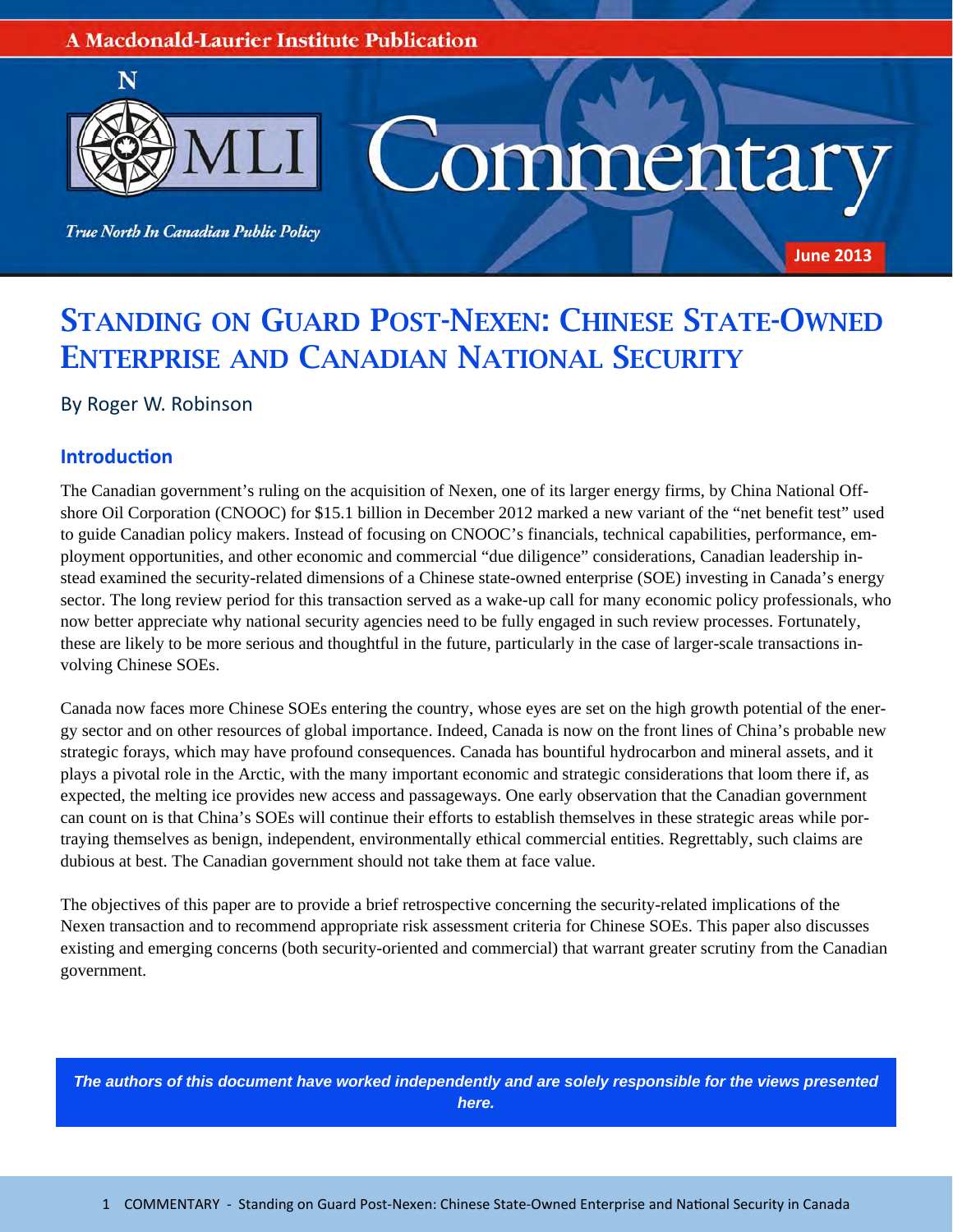## **Lessons from the Nexen Acquisition**

The Nexen transaction provides a number of lessons learned.

- **● The government should not again place the Canadian security services in a position of playing catch-up**  on a transaction that enjoys the fulsome support of the Canadian business community and Industry Canada. In this respect, the Prime Minister's Office should be commended for its determination to slow the Nexen transaction so that security-related concerns could be properly integrated into the decision-making process. The experience, however, highlights the need for a careful reconsideration of the effectiveness of the national security-related provisions of the *Investment Canada Act* and its regulations.
- **● The definition of an SOE needs to be scrutinized carefully** as China's concept of a private sector enterprise is often detached from reality and, as stated in the definition below, the real question is one of control and influence. The investment policy adjustment that followed Nexen included an important provision regarding any future involvement of Chinese SOEs in the Canadian energy sector. Issued on December 7, 2012, the new provision states "investment by foreign SOEs to acquire control of a Canadian oil sands business, will, going forward, be found to be of net benefit on an exceptional basis only." <sup>i</sup> The *Investment Canada Act* defines an SOE as "an enterprise that is owned, controlled, or influenced directly or indirectly by a foreign government." This definition is especially important when doing business with China, as it should cover nominally "private sector" companies (like the controversial telecom giant Huawei), given the Chinese government's implicit control over the activities of such firms in Canada and elsewhere.
- **●** Despite heightened sensitivities coming out of the Nexen experience, **there is still significant room for greater vigilance and security-minded diligence**. Chinese and other foreign SOEs are still not subject to any restrictions in their non-controlling interests in Canadian entities and "continue to be welcome in the development of Canada's economy." Moreover, this statement is particular to the oilsands. Accordingly, it is no coincidence that within days of the Prime Minister releasing this policy statement, one of China's oil majors, Petro China, acquired a 49.9 percent interest in an Alberta shale formation from Canada's Encana Corporation for \$1.2 billion – skillfully dodging the specific sensitivities and parameters just put in place. iii The fact that Beijing is already engaging in such work-arounds is disheartening.
	- **● Every major Chinese company is controlled or influenced by the Communist Party.** This must simply be the foundation upon which Canada bases all diligence with regard to Chinese investments in the country and elsewhere that involve strategic or critical assets. On the same day that Canada's new policy guidelines for SOE investments were announced, Prime Minister Harper remarked on the specific factors that would be incorporated into future reviews of acquisition proposals by SOEs. The most important factor, he says, is "… the extent to which the foreign government in question is likely to exercise control or influence over the stateowned enterprise acquiring the Canadian business." iv

It is easy to forget, however, that one is dealing with an authoritarian police state in which the Communist Party controls nearly every facet of daily life – especially when it comes to its emissaries abroad, like the SOEs or firms like Huawei masquerading as private Chinese enterprises with a global reach. Indeed, the expression "let's not kid ourselves" comes to mind when Chinese companies seeking business overseas go to great lengths to cast their relationship with the Chinese government (in other words, the Communist Party) as remote, separate, and independent. This was made abundantly clear by the Chairman of CNOOC, Wang Yilin, in May 2012, when he announced to his employees "Large-scale deep-water rigs are our mobile national territory and a strategic weapon." $\bar{v}$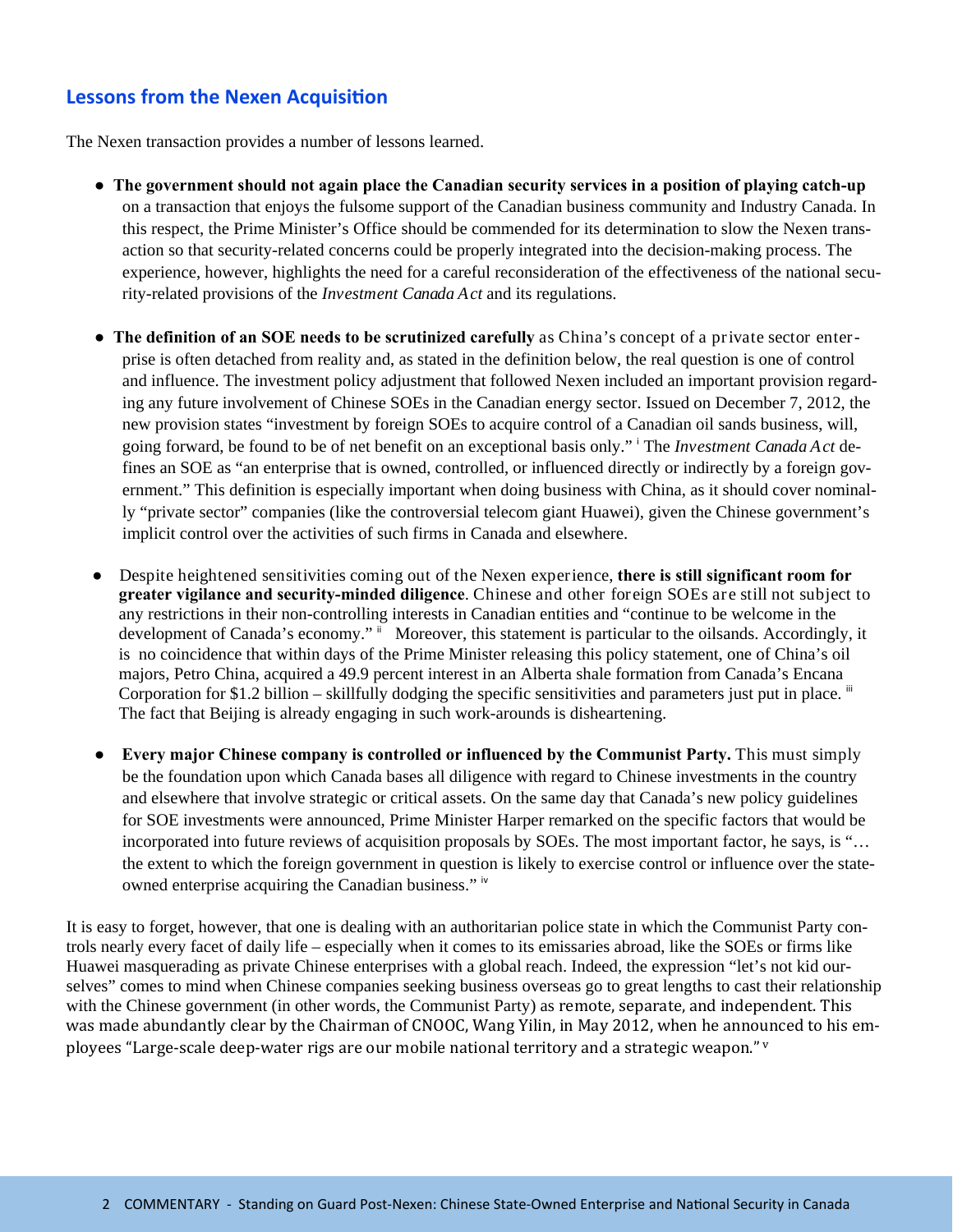# **H1 Security-minded Due Diligence**

Scrutinizing the security implications of the investments, mergers, and acquisitions of Chinese companies in Western countries is not new. Chinese SOEs have been scorned for their ties to the Communist Party, the People's Liberation Army (PLA), and their willingness to partner with pariah regimes such as those of Sudan, North Korea, and Iran. Although these stigmas are still present, it is also true that Chinese leaders, including those of their SOEs, have made great efforts to sanitize themselves from these charges. For example, they have adopted the lexicon of industrialized democracies like Canada, and have become more adept at using requisite market and governance buzzwords, such as transparency, disclosure, independent directors, equitable treatment of shareholders, accountability, and free market principles when seeking market acceptance. Some of these concepts are, of course, present in the *Investment Canada Act*.

One of the first major iterations of this sanitization came in the late 1990s when many Chinese SOEs, at the behest of their government owners, embarked on ambitious efforts to disentangle themselves from the PLA. Until then, international observers in the markets and security communities worldwide had a clear understanding of the extensive intermingling of the PLA with SOEs. Within a short time, the narrative became that China's "private sector" had been isolated from the military and security and intelligence services. Any suggestion to the contrary was treated as anti-Chinese rhetoric.

Today, the success of this sanitization is more important than ever, as China's international economic and financial ambitions continue to grow, and foreign markets play prominently in Beijing's long-term economic, diplomatic, and strategic planning. The foreign diversification needs of its sovereign wealth funds, the interests of its corporations in hedging their business portfolios by investing overseas and the flight of capital from China's elite have all contributed to a new urgency for credibility in the independent and purely commercial nature of these entities.

Some attribute the May 2013 Bank of China announcement – the first public announcement of its kind – of the termination of its business with a North Korean bank as evidence of greater concern over the reputations of its leading entities overseas. vi Beijing is engaging in similar reputational initiatives around the world, as it allays concerns associated with the activities of its leading corporations and banks to ensure that the prized assets of other countries do not become off limits as a result of SOE complicity in doing the bidding of the State.

Examples of such behaviour are numerous. For example, Sinopec (which already has a large investment footprint in Canada) never explained why the US sanctioned two of its wholly-owned subsidiaries on four occasions for the proliferation of chemical weapons equipment and technology to Iran between 1997 and 2005.<sup>vii</sup> When this and other issues (for example, a \$100 billion energy deal signed with Iran in 2007) have been raised, Sinopec differentiates adamantly between the operations of its parent company, Sinopec *Group*, and its independent subsidiaries, such as the publicly traded, NYSE-listed Sinopec *Corp*. One can only hope that market-savvy players who focus on the present do not view these transgressions as merely "ancient history." These unfortunate incidents and others like them have made clear to many in the security community that SOEs are willing to commit serious security-related abuses and obscure the role of the State using corporate shell games.

This is where it becomes necessary to view Chinese SOEs and their "private sector" equivalents through a securityminded lens. The Canadian economic and security community should be asking a different set of questions about such Chinese entities than they would, for example, a Norwegian sovereign wealth fund or even a Malaysian stateowned firm, like Petronas. This is not due to mere speculation or unfounded suspicion, but is based on their behaviour. Among the standard inquiries the Canadian economic and security community should undertake are:

**●** Is the SOE doing any business in security-sensitive countries such as Iran, Sudan, North Korea, Syria, Venezuela, North Korea, or Pakistan? What is the scope and type of that business?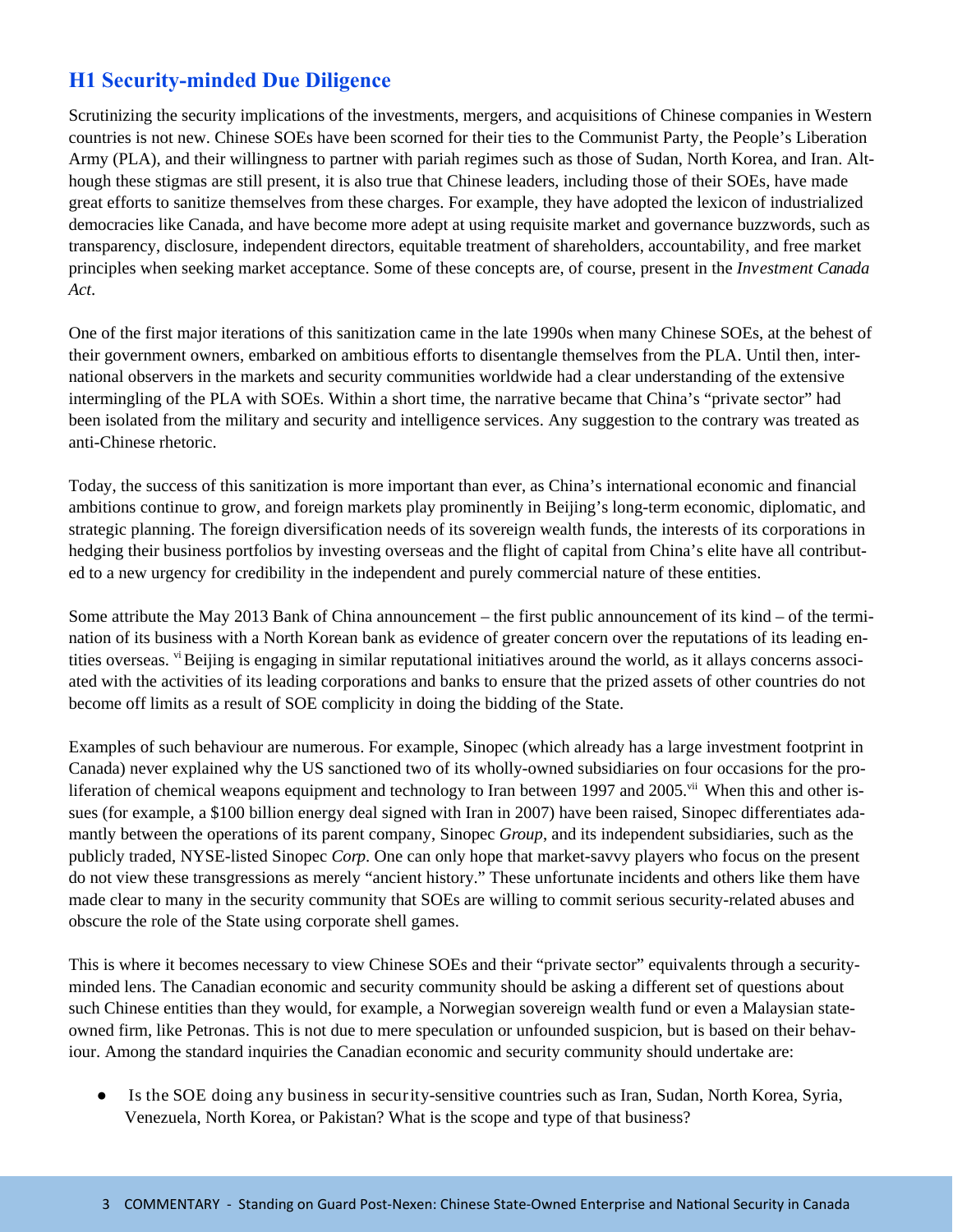- **●** Has the SOE solicited or received stolen commercial information/competitive intelligence on Canadian or other Western firms through the cyber warfare/hacking activities of the PLA or other Chinese governmentsponsored entities?
- **●** Does the SOE have any business divisions or activities supplying equipment, technologies, services, or commodities to the PLA, any of its affiliates, or the Chinese security/intelligence services? What is the precise nature of any such supplier relationship?
- **●** Do any subsidiaries or affiliates of the SOE have any military/intelligence ties or involvement in the proliferation of weapons of mass destruction or ballistic missiles?
- **●** Are any senior managers or Board members of the SOE or its subsidiaries now or have they previously been affiliated with the PLA or the security/intelligence services of the Chinese government? What are or were the nature of such relationships or former employment?
- **●** Have the SOE or its subsidiaries/affiliates been the subject of any corruption scandals or delisting from equity exchanges in China or abroad? If so, what are the underlying details?
- **●** Has the SOE ever been charged, directly or indirectly, with any World Trade Organization violations or with providing any form of unfair financial or trade subsidies?
- **●** Has the SOE or any of its subsidiaries ever been a member of a consortium of companies that has engaged in controversial, security-related projects domestically or abroad?
- **●** Has the SOE been responsible for despoiling the environment or committing public safety violations in China or abroad?
- **●** Has the SOE been responsible for the employment of forced labor or unsafe workplace conditions in China or abroad?
- **●** Has the SOE employed counterfeit or contaminated goods or materials in its manufacturing processes or broader business services in China or abroad?

The point is that a deeper drill is required to differentiate between which Chinese enterprises are more benign, commercial entities and which have some track record of being used – or indicate the likelihood of being used in the future – to advance the strategic and/or security interests of the Chinese government, to which they are ultimately responsible or beholden. It is also increasingly useful to know the status of these enterprises within China itself, given the increasing severity of pollution and public safety concerns noted above. For example, most if not all the Chinese energy majors have "followed the flag" into countries of security concerns to gain valuable contracts and concessions not available to Western companies due to sanctions, regulations, or the inordinate risk of reputational harm. These companies also serve as beachheads for China's long-term strategic interests in volatile regions such as the Middle East, Africa, and Latin America.

Although these onerous ties have been largely muted of late, the PLA hacking scandal, which took on a public profile in February 2013 with the release of the *New Y ork Times*-sponsored Mandiant report, reignited the connectivity between SOEs (and their equivalents) and the Chinese military and security services. Indeed, the large commercial dimension of Chinese hacking may have played a direct or indirect role in the Nexen transaction and the voluminous Canadian government deliberations surrounding it.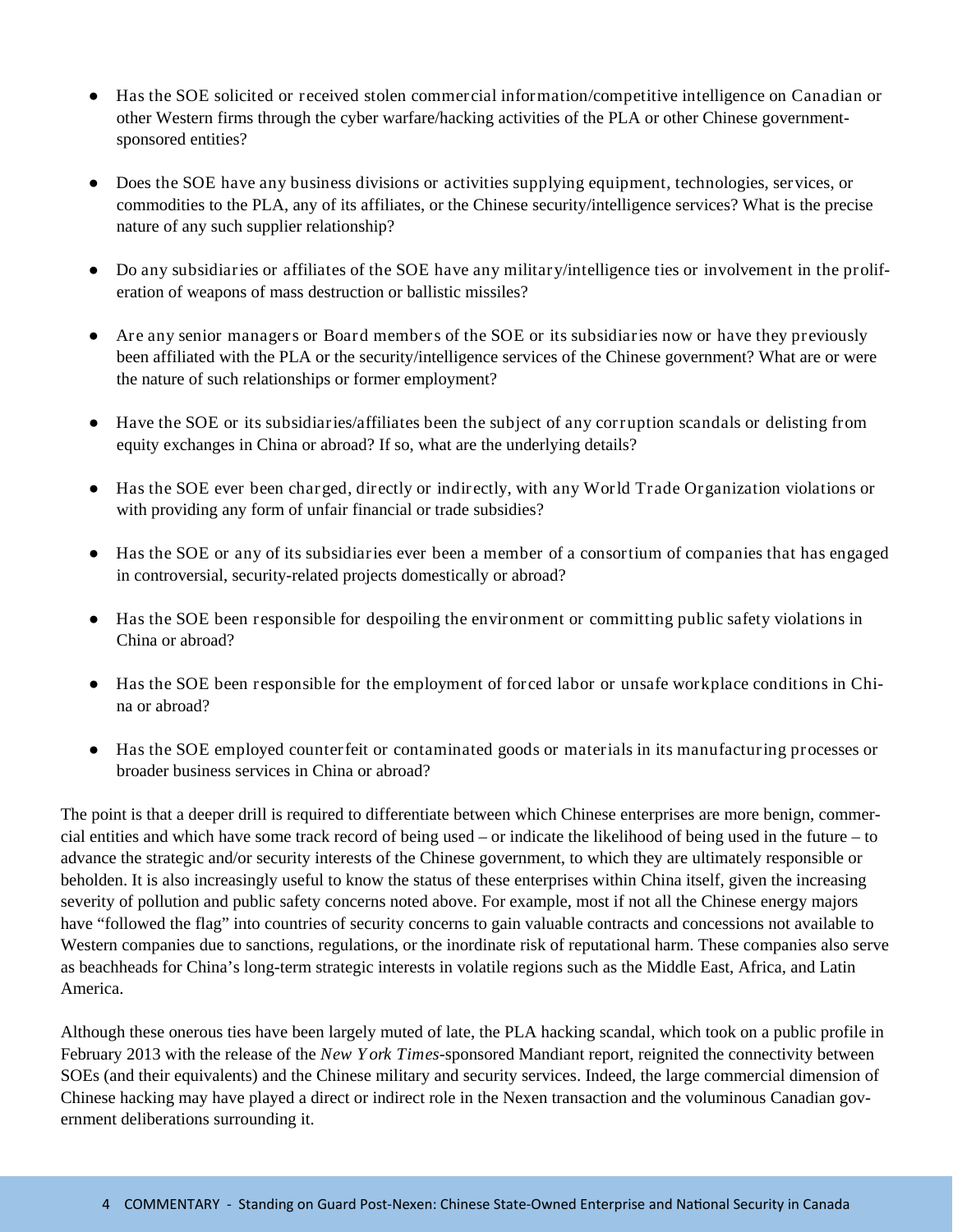### **New PLA‐SOE Linkage**

Although Beijing has worked hard to insulate its SOEs from PLA "taint," occasionally the best-laid plans to obfuscate the truth go awry. Mandiant's report laid the groundwork for a glaring new layer of taint and elevated the financial/ reputational risk for a broad array of Chinese SOEs. The report demonstrated yet again that the concerns of the US and Canadian security communities with regard to the connectivity between the Chinese military/intelligence services and SOEs are based on an extensive pattern of behaviour that extends to the present day.

The report gave unprecedented public profile to the PLA's guilt in systematic cyber espionage, theft, and other attacks against the US and, specifically, to the expert hacking activities of PLA Unit 61398. Mandiant traced the PLA's theft of proprietary information from some 150 businesses in the US over six years. This is probably only a fraction of the actual level of cyber crime perpetrated by the Chinese government and PLA. Moreover, Mandiant reported that the Chinese had hacked a wide spectrum of targets, including major US infrastructure hubs (electricity grids, water utilities, air traffic control systems, pipeline control centres, and more), military secrets and technology, commercial intelligence, and "inside" corporate data. <sup>viii</sup>

Although much of what the US government knows about the malevolent behaviour of SOEs and the various dimensions of cyber theft and espionage by the PLA remains classified, public revelations permit certain market-relevant observations and conclusions to be drawn, among them:

- **●** The PLA has likely been illegally collecting competitive intelligence against US, Canadian, and other foreign firms in order to acquire valuable intellectual property and penetrate the key negotiating positions and other private communications of corporate executives (pricing decisions, financing terms, email traffic about a transaction's prospects, and so on.)
- **●** It is reasonable to inquire if Chinese SOEs interested in securing proprietary information on the pending contracts, bids, or other activities of foreign competitors or acquisition targets may have actually hired PLA hackers. (If this were proven, the contracting of PLA "cyber thieves" would make SOEs complicit in such activities and, indeed, instigators, a considerably more egregious offence.)
- **●** Even in instances when the PLA is not financially tied to the SOEs, there is little doubt (without the benefit of classified proof) that it passed on commercial, competitive intelligence through established protocols to prominent SOEs, including many that purport to be "private."
- **●** Where foreign firms have entered into joint venture partnerships with Chinese companies or were acquisition targets, the foreign partner may well have been targeted for cyber theft to accelerate the transfer of technology and intellectual property (with the intention of bringing a "Chinese version" of the product or service to market more expeditiously) or to secure a desirable acquisition, joint venture, or sizable minority shareholding.

If the identities of specific Chinese SOEs that engaged in such activities became publically known, it could cause them serious legal, reputational, and financial complications and costs. Yet, given the findings of Mandiant's investigation, it is likely that such information is available and may emerge in the future. In this scenario, the markets and Western governments could well prove more aggressive in seeking justice and penalties against enterprises, government-controlled or not, that collaborated with the PLA to steal corporate information. Available information would likely include bidding positions, financing terms, internal negotiating strategies of competitors in tenders for major projects/contracts (a number of which might be taxpayer-funded projects), acquisition attempts, supplier contracts, and so forth.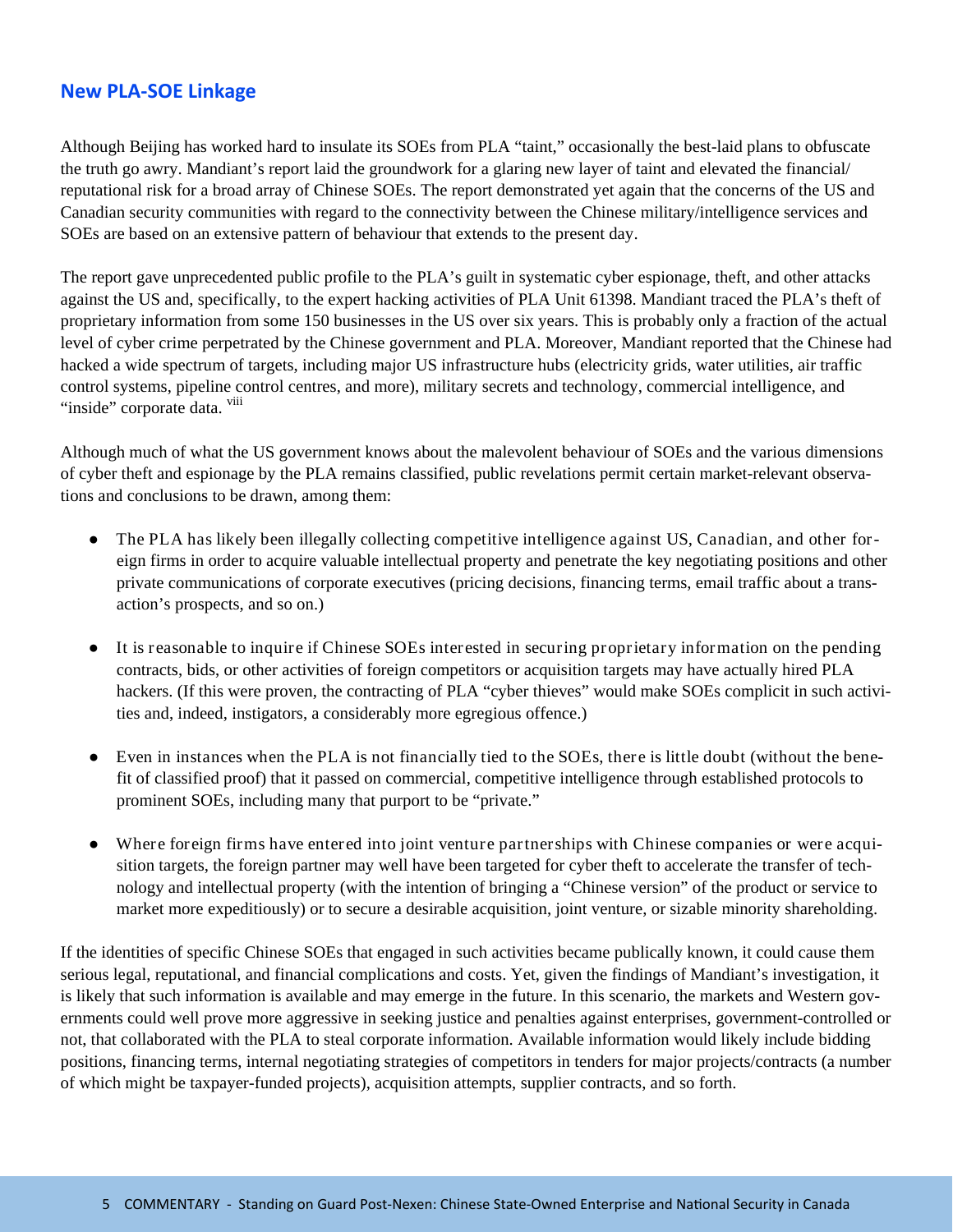For example, in 2009, Unit 61398 hacked Coca-Cola while the latter was trying to acquire the China Huiyuan Juice Group for \$2.4 billion. An FBI investigation revealed that, over the month-long incursions into Coca-Cola's computer networks, the Chinese were able to access – with full remote control – almost any laptop, work station, or other device that had access to the company's Microsoft Windows server. The Huiyuan deal collapsed three days after the hacking was discovered, marking the end of what would have been the largest foreign takeover of a Chinese company. <sup>1x</sup>

Companies that have used stolen technology to compete against foreign firms in their home markets could also find themselves the target of class action lawsuits, shareholder litigation, unwinding procurement contracts or acquisitions, higher borrowing costs, adverse legislative actions, and other negative repercussions. At the same time, governments and corporations forced to grapple with the aftermath of unwinding business arrangements based on criminal activity are likely to incur considerable costs.

In sum, should the connection between PLA corporate espionage and specific Chinese SOEs be verified, public awareness of their continuing linkage – that was supposed to have ended over a decade ago – would likely prove a major setback to the standing of these SOEs in the global markets. It could also prove very challenging for any business partners that made sizable, long-term bets on the services and reputations of these entities. Of course, it would also demonstrate the necessity – and rationale – for heightened government scrutiny of the activities of Chinese SOEs in Canada in the future. That said, it should also not be lost on the Canadian security establishment that these SOEs, regardless of their potential PLA connectivity, carry with them the unfortunate reality that, by definition, they are agents of the state and subject to its will and direction.

### **Aggressive Financing**

There is no question that long-term, subsidized financing represents the tip of the SOEs' competitive spear. This is by no means a new story, but it is now playing out in the more security-relevant sectors of the Canadian and US economies, notably energy, aerospace, telecommunications, and mining. The sales strategy of most SOEs is rather straightforward: offer the client a significantly lower price than that of the competition and/or substantially superior longterm, low-cost financing. When it comes to generous terms, it is useful to recall that CNOOC paid a 61 percent premium to Nexen's shareholders. This should give Canadian policy makers pause to think with respect to the strategic, not just commercial, designs of China's key SOEs. Even the big money involved in these transitions is of no object to Beijing when broader, long-term strategic objectives are at stake.  $x^*$ 

There are many examples of China capturing or expanding its presence in larger energy and other projects through the subsidized financing door. Indeed, project pricing and financial terms are somewhat artificial and can be "administered" by the SOEs' government keepers where strategic content is involved. For example, both the US and the EU have accused Huawei of receiving illegal subsidies from the Chinese government that allowed the company to sell equipment at artificially low prices. <sup>xi</sup> Although Canada is well aware of this competitive "sweetener" from the Chinese government to SOEs, the non-market, non-commercial aspects of this gambit will become clearer – and more perilous from a security perspective – as competition for the Arctic's assets continues to intensify. Accordingly, Canada should view this financial "tell" of strategic intentions as a prime indicator in the course of the security-related vetting of future SOE investments in the country.

#### **Further Investigation**

The Mandiant report and any future revelations regarding corporate espionage could and should serve as the basis for Parliamentary hearings. These hearings should include a careful review of CNOOC's acquisition of Nexen and, for example, seek to answer the question of whether or not CNOOC received sensitive, internal information about Nexen's negotiating position and shareholder disposition, and about the multitude of government deliberations surrounding this controversial deal that the PLA might have obtained. Such a discovery would be all the more explosive if it were ever proven that CNOOC had actually asked and/or compensated PLA hackers for stolen internal Nexen information. Nexen executives should also be officially asked (preferably under oath) if the company was hacked at any time during the CNOOC-related deliberations.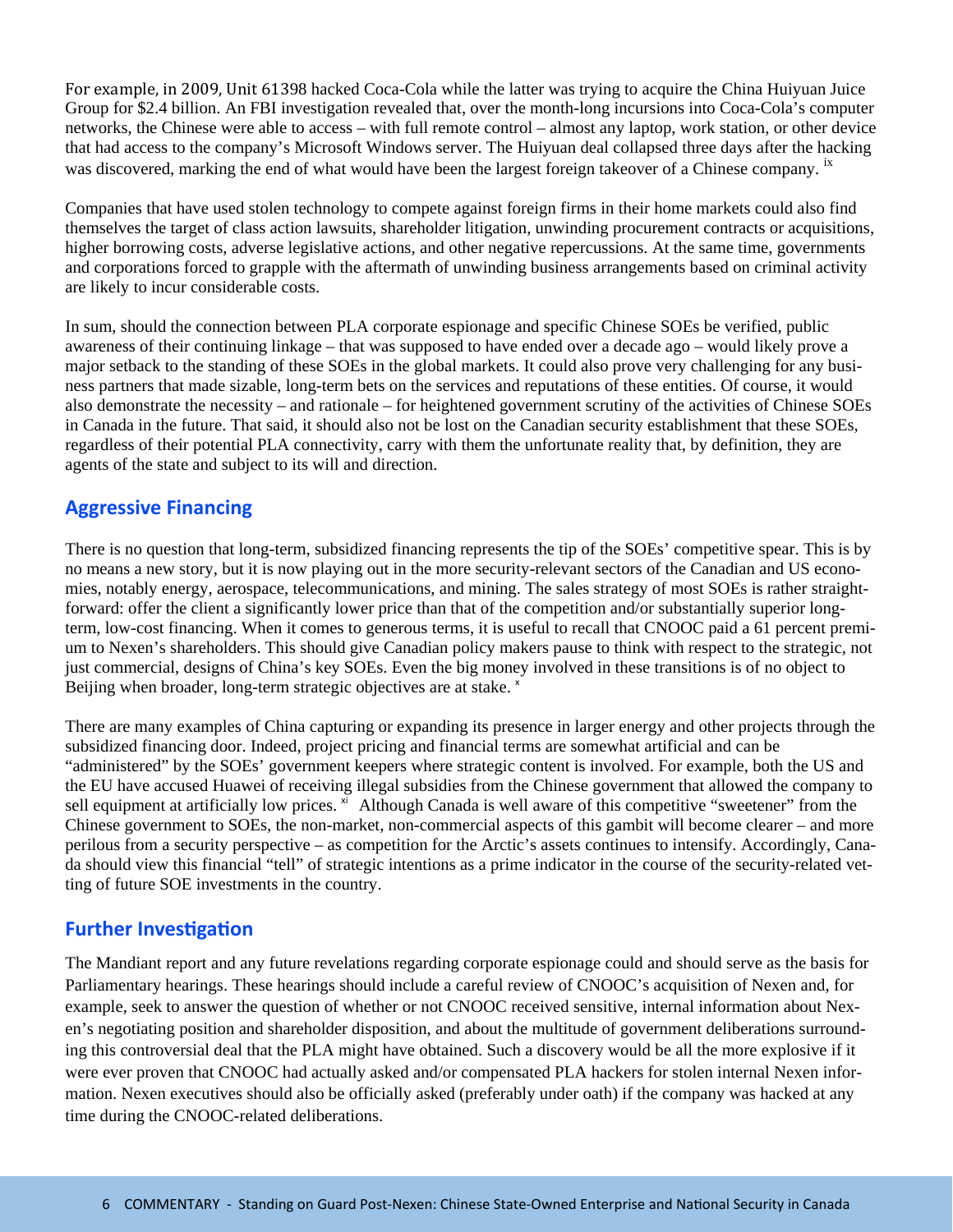Any such hearings could expand their focus into similar circumstances, even if not on the same scale as this high profile acquisition. For example, Parliamentary hearings should also examine the strategic implications of the PLA hacking into Calgary-based Telvent in September 2012. Telvent manufactures the automated control systems of major utilities: its IT services help manage some 60 percent of all oil and gas pipelines in North America and Latin America. The "digital fingerprints" of the intrusion all pointed to China. Subsequent revelations, like those referenced above, make this allegation all the more likely. China also allegedly hacked companies such as Symantec and McAfee during this time. These intrusions cannot be explained away as examples of the Chinese security community merely testing the cyber waters for some future date. Precisely what commercial information was the PLA stealing? Who are – or were – the recipients of this information? What was it being used for?

Brian Adams, a former Canadian official and expert on Chinese espionage, writes "In essence, it's an electronic war that's going on. And this company [Mandiant] is bringing to our attention that China could shut down the energy resources of any country in the world with this sort of thing going on." <sup>xii</sup> Other experts have also speculated that China is trying to access the computer codes used to control specific pipelines. Such practices are anything but benign, commercial activities, and there is an especially good chance that certain of China's energy majors were "in the loop" on this malevolent, systematic hacking scheme.

In addition to the security dimensions of these sorts of hacks, officials should expand their lines of inquiry to include the business implications and economic and financial costs associated with these intrusions. Canadian corporate entities, for example, should be compelled to share the existence of hacks if their dialogue and working relationships with Chinese companies implicate national security and/or Canada's strategic assets.

### **Conclusion**

Policy makers, administrators, and business executives rarely embrace the layers of complexity involved in dealing with Chinese SOEs and their "private" equivalents. It is far easier and more straightforward to apply established practices and procedures when conducting Canada's net benefit test. The conventional wisdom appears to be that, with a few tweaks to account for Chinese government involvement, SOEs are among the energy majors that search the globe for viable and profitable hydrocarbon sources. Regrettably, it takes considerably more than tweaks to penetrate the mindset and strategic intentions of Chinese leadership and an ascendant PLA within that leadership.

For example, it cannot be assumed that the traditional range of commercial and shareholder considerations that drive and temper the activities of Canadian and US firms will also guide SOEs. Moreover, Beijing's view of long-term objectives will likely be at odds with those of the Canadian government and industry. US and Canadian firms probably do not enjoy the substantial benefits of their respective intelligence communities or militaries feeding them sensitive intelligence on their competition, acquisition targets, and so forth that Chinese SOEs receive. This and other differences are stark, not subtle.

Accordingly, when one reads about Minerals and Metals Group, a Chinese SOE in the process of buying 350 kilometres of territory that extends from Izok Lake to the central Arctic coast that purports solely to be pursuing mining interests, it warrants special scrutiny. Now that China has achieved observer status in the Arctic Council, its agenda of issues should prove quite telling, but probably only after a year or more hiatus. During this period, the Chinese are likely to veil their real intentions while they insinuate themselves into the fabric of the Council.

To prepare for these types of contingencies, the Canadian government, Parliament, and the media should return to the Nexen transaction in light of the disturbing revelations of the Mandiant investigation. It is hard to believe that the Nexen "litmus test" – and national debate – concerning China's future prospects in the highly attractive Canadian energy sector did not interest the accomplished PLA hackers of Unit 61398 as they searched for high-value commercial and political intelligence to advantage its SOEs. A thorough and security-minded retrospective regarding this deal would likely yield a number of troubling realities overlooked in the first round of diligence.

The question is whether anyone will care now that the deal is done and off the front page. Hopefully, the political will and courage exists to answer that question in the affirmative. Canada's future positioning in the Arctic and the North American energy picture may depend on such inquiries.